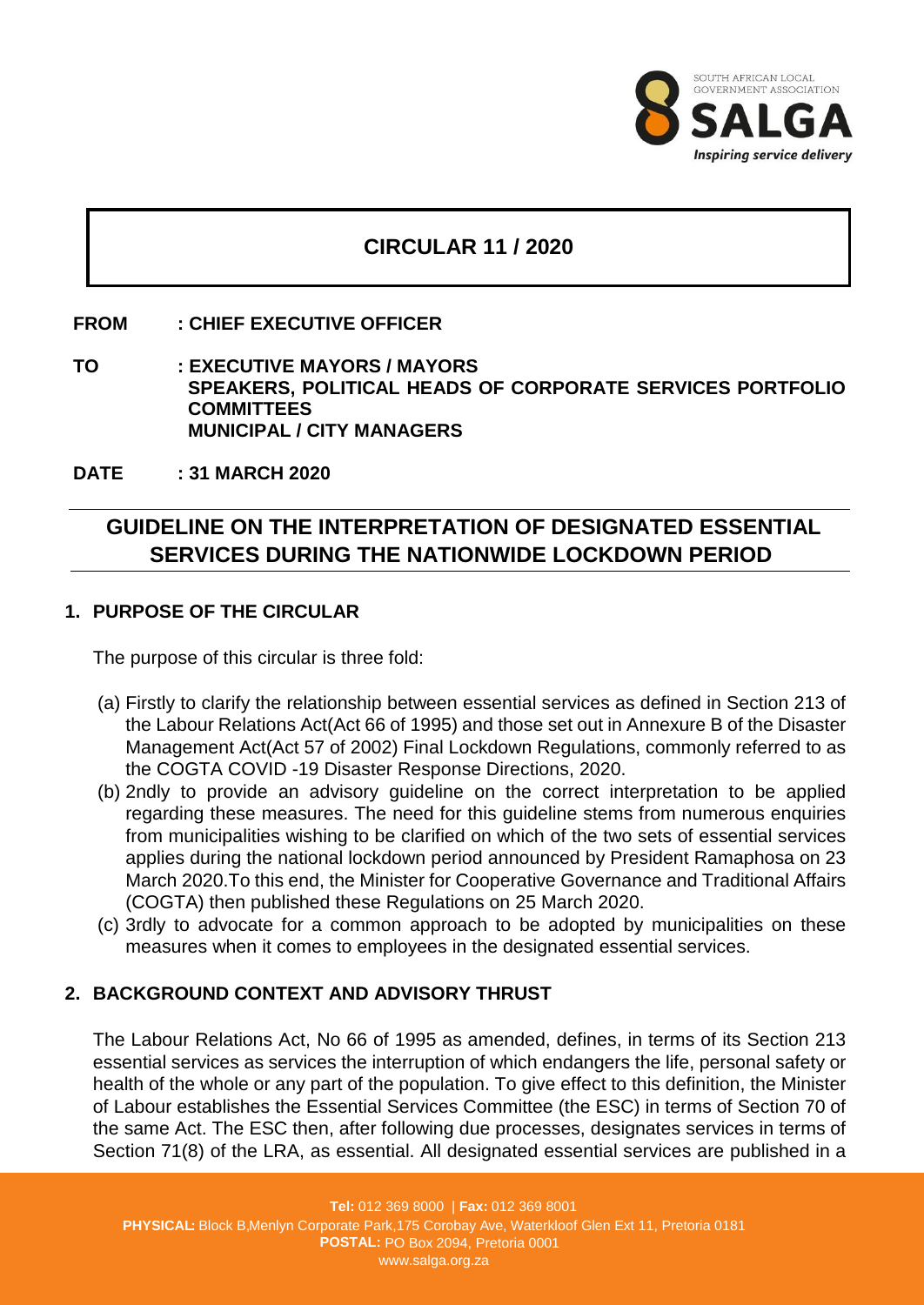Government Gazette that is signed by the Minister of Labour. Such designations then become law and affected employees have to subject themselves to the said provisions.

Thus, given the afore-stated definition, it is compulsory that employees who perform work that falls within the ambit of such designated essential services must always be on duty as, if the contrary were to occur, the life, personal safety or health of citizens would be endangered. The designation of essential services happens across many sectors, industries, institutions and businesses. The municipal sector is no different as illustrated by the following examples of essential services already designated by the ESC:

- **▶ Disaster Management**
- $\triangleright$  Fire and Emergency Services
- Municipal Traffic Services and Policing
- $\triangleright$  Municipal Security
- $\triangleright$  Municipal Health
- $\triangleright$  Generation, Transmission and Distribution of Power(Electricity)
- $\triangleright$  Supply and Distribution of Water
- **▶ Sanitation Services**
- $\triangleright$  The Collection of Refuse left uncollected for 14 days or longer, including domestic refuse and refuse on public roads and open spaces.

With the emergence of the COVID – 19 pandemic in South Africa and the subsequent issuing of COGTA COVID – 19 Disaster Response Directions, 2020 **the list of designated essential services applicable to municipalities has been expanded to include essential municipal services on a broad scale and more specifically cleaning, sanitation,sewerage,waste and refuse removal services**. For purposes of the national lockdown and as provided for in Clause 11A of the COGTA COVID – 19 Disaster Response Directions, 2020 the list of designated essential services has included additional services not catered for in the services designated by the ESC such as waste removal. This is intended to ensure that from Day 1 of the National Lockdown, no service deemed essential in terms of the Disaster Management Act (Act 57 of 2002) is not accounted for in the operations of the municipality. In addition to that and given that the Regulations are law, no discretion applies to municipalities regarding compliance to these directives as Clause (7) (2) is clear that any person is guilty of an offence if that person fails to comply with or contravenes the applicable provisions of these regulations.

Thus and without ambiguity municipal employees within designated essential services provided for in Paragraph B of Annexure B are compelled by law to work during the lock-down period. Employees who refuse to work citing the non – appearance of their work from list of services designated in terms of the Labour Relations Act (Act of 66 of 1995) as the basis for doing so do not have justifiable grounds as Clause 11A makes it clear that the definition of essential services in these Regulations has a dual meaning. In other words there is both a Labour Relations Act and Disaster Management Act meaning and thus both pieces of legislation must of necessity and for purposes of proper interpretation be read together to form a clear understanding.

For the record, the COGTA COVID – 19 Disaster Response Directions, 2020 additionally place an obligation on Municipal Managers as Heads of Municipal Institutions to determine essential services to be performed in municipalities and these are guided by the list stipulated in Paragraph B of Annexure B contained in same Regulations while simultaneously complying with statutory obligations set out in Clauses 11B (2 -8).